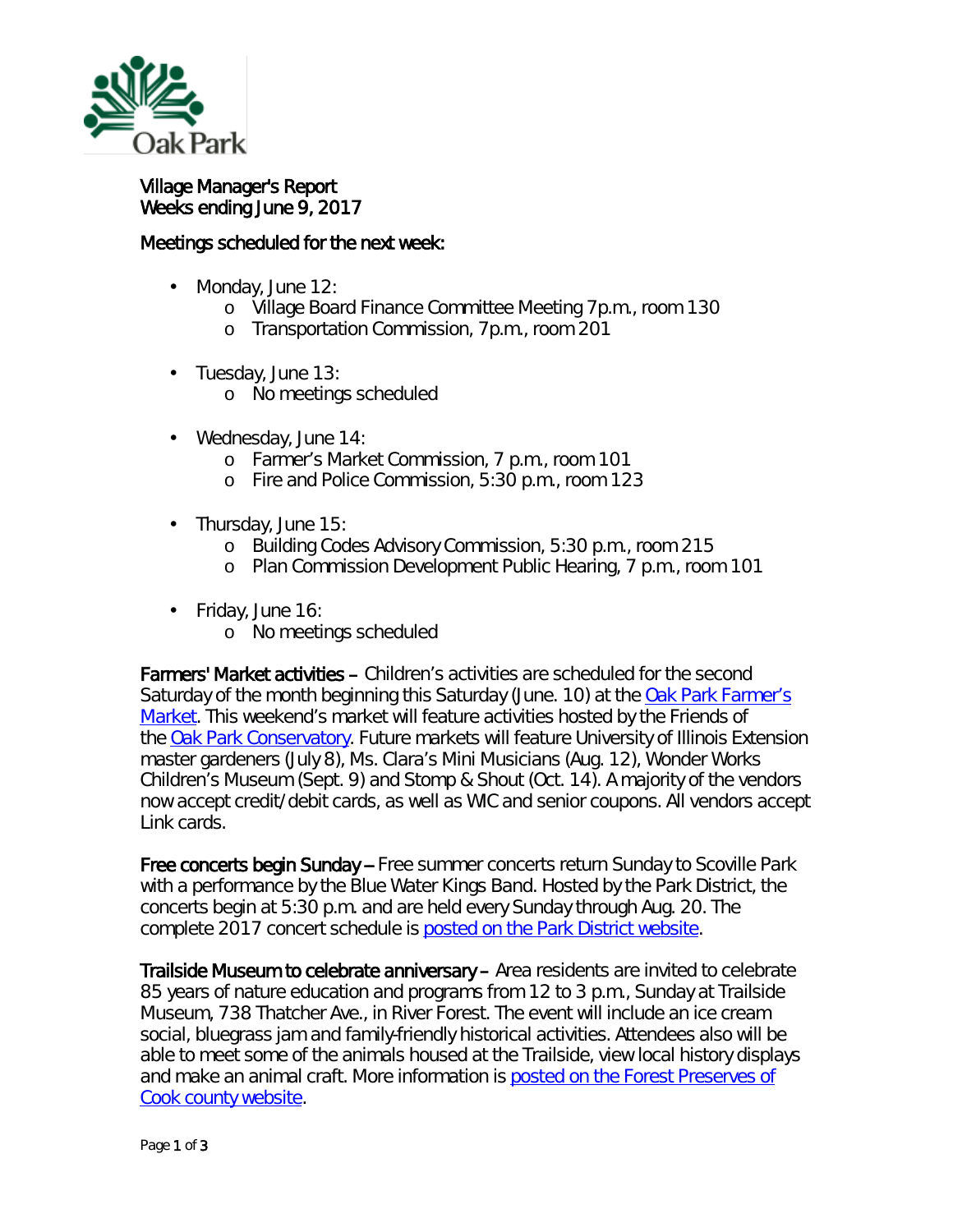Police basketball camp – Registration is now open for the Oak Park Police Department's annual youth basketball camp. This year's camp is set for July 31 to Aug. 4 at Gwendolyn Brooks Middle School. The popular free camp is available for Oak Park boys and girls ages 8 to 14. More information and a link to the camp application form are posted at [www.oak-park.us/police.](http://r20.rs6.net/tn.jsp?f=001NoqF5AIR4OK1htpDNaMUMtNa7PgV4KX25Gk3U7TI4t-eT8bh-2HnafB2ZXCpOOX_DDDIDMLR-Fwihc2Q4GNgM66qYvSk7CpC4SsV_7rmaFYNP6jasUyN-F0Pa97Bsb_ivkxGy3t67K3z91VvMiP2JtcMpeXKsjpZP_CF-IsFX--l_UlrO4B10J9TpDnjc1DEYCPUU222XB4-wKD5gPkMAMfk7_fq9YZQ5evaYDMyOF2FN6ihI7oI6xOc8Xw_-LjNGF9SxOpcanoTaxtVQpGfnrfDkVHDHbZu&c=oii9kdPmDMM2WqOyRlhhpK_-07t8gx8i99PwAx44zSRYvkWx2wgPAw==&ch=RDAsgDLxBZrFDUAb_-hM3b6AghYM2NqFprDqXC7s2fK3eTCdQlD06Q==)

A Day in Our Village review – Rave reviews continue to come in regarding the 44th [A](http://www.oak-park.us/our-community/special-events/day-our-village)  [Day in Our Village](http://www.oak-park.us/our-community/special-events/day-our-village) festival held this past Sunday. Nearly 200 organizations participated, making this year's event one of the largest in memory. The Community Relations Department's special outreach to the Austin community brought three entities to the festival in what was seen as a show of community collaboration and unity. This year's awards for the most creative, fun and interactive booths went to IncrediCamp, Geppetto's Toy Box and Signature Smiles Dental, respectively. Community Relations Director Cedric Melton offered special thanks to the volunteers who helped organize and staff the event.

Chicago Avenue streetscape/resurfacing – Chicago Avenue remains open only to westbound traffic between Belleforte and Harlem avenues as work continues on decorative sidewalk, brick street crosswalks and new lighting in the business district. Normal traffic patterns are expected to resume by the last week of June. New crosswalks also began going in this week on Chicago at Ridgeland Avenue. The work is blocking the turning lanes on Chicago Avenue, but two-way traffic is being maintained. Normal traffic flow through the busy intersection is expected to be restored by June 24, barring any weather delays. This is the final phase of the project that began last year to repave Chicago Avenue across the entire Village from Harlem Avenue to Austin Boulevard.

Downtown construction update – Excavation along the Lake Street portion of the Emerson redevelopment project has begun in preparation for new sidewalk, but twoway traffic flow has been maintained along the busy east-west corridor. The sidewalk and parking lane on the south side of Lake Street remain closed from the new Maple Avenue to the east side of the development site. Underground work also continued this week for the new street lights at the project site.

Lake Michigan pipeline project – Work on the water line that will carry Lake Michigan water to the villages of Brookfield and North Riverside is scheduled to start next week at Maple Avenue and Fillmore Street. The intersection of Maple and Fillmore will be closed for up to three days when excavation begins, then will reopen to traffic as work progresses eastbound along Fillmore across the Village to Austin Boulevard. Road closures will be limited to intersections and alley entrances when excavation is occurring in those areas. All affected road and alley crossings will be reopened at the end of each workday. Material and equipment deliveries continued this week, and fencing to protect parkway tree trunks has been installed between Maple and Oak Park Avenue, the first segment of the project. A project website managed by the engineering company has been set up to provide the latest schedule information – [click here to view.](http://www.bnrwcproject.com/index.php?/categories/5-Oak-Park)

Page 2 of 3 Alley projects – Underground drainage improvements continued this week on alley segments under construction at various locations, while pavement was removed in the alley north of Jackson Boulevard between Taylor and Lyman avenues. The number of residents within the boundaries of the alley projects who have now elected